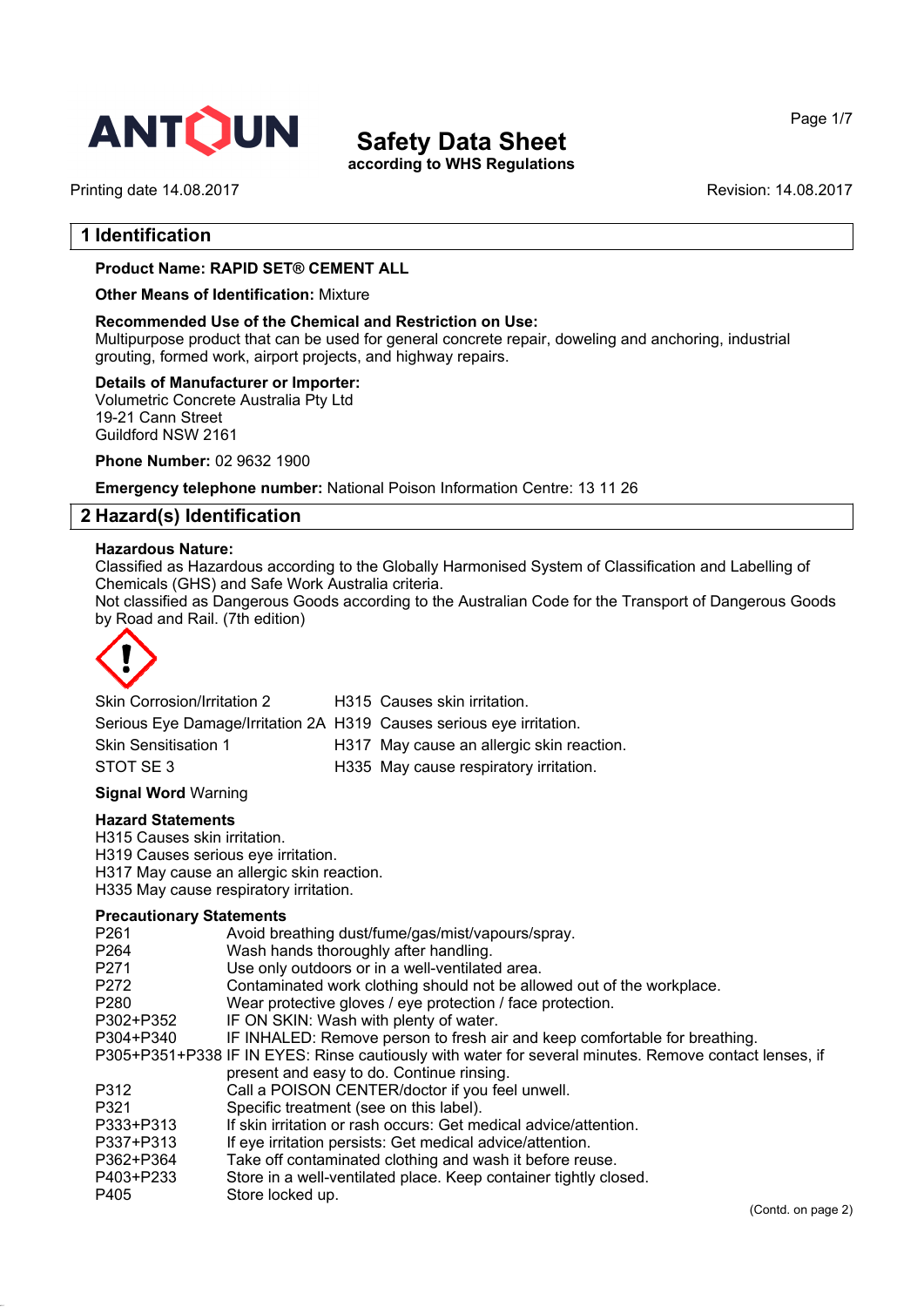**according to WHS Regulations**

Printing date 14.08.2017 **Revision: 14.08.2017** Revision: 14.08.2017

#### **Product Name: RAPID SET® CEMENT ALL**

(Contd. of page 1)

Page 2/7

P501 Dispose of contents/container in accordance with local/regional/national regulations.

#### **3 Composition and Information on Ingredients**

#### **Chemical Characterization: Mixtures**

**Description:** Mixture of substances listed below with nonhazardous additions.

| <b>Hazardous Components:</b>                                                                                                                                                                                                                                              |             |
|---------------------------------------------------------------------------------------------------------------------------------------------------------------------------------------------------------------------------------------------------------------------------|-------------|
| 960375-09-1 Calcium sulfoaluminate cement                                                                                                                                                                                                                                 | $40 - 60\%$ |
| Skin Corrosion/Irritation 2, H315; Serious Eye Damage/Irritation 2A, H319; Skin<br>Sensitisation 1, H317; STOT SE 3, H335                                                                                                                                                 |             |
| 14808-60-7   Quartz (SiO2)                                                                                                                                                                                                                                                | 40 - 60%    |
| Carcinogenicity 1A, H350; STOT RE 1, H372                                                                                                                                                                                                                                 |             |
| 7757-82-6 Sulfuric acid, disodium salt                                                                                                                                                                                                                                    | $0 - 4%$    |
| Serious Eye Damage/Irritation 2A, H319                                                                                                                                                                                                                                    |             |
| 50-00-0 Formaldehyde                                                                                                                                                                                                                                                      | 0.01%       |
| Acute Toxicity (Oral) 3, H301; Acute Toxicity (Dermal) 3, H311; Acute Toxicity (Inhalation) 3, H331; $\diamondsuit$ Carcinogenicity 1B, H350; $\diamondsuit$ Skin Corrosion/Irritation 1B,<br>H314; Serious Eye Damage/Irritation 1, H318; (t) Skin Sensitisation 1, H317 |             |

#### **Additional information:**

Note: The percentage given for quartz (CAS No. 14808-60-7) represents the total value, NOT the respirable fraction.

#### **4 First Aid Measures**

#### **Inhalation:**

If inhaled, remove to fresh air. If not breathing, give artificial respiration. If breathing is difficult, give oxygen. Seek medical attention if breathing problems develop.

#### **Skin Contact:**

In case of skin contact, immediately remove contaminated clothing and wash affected areas with water and soap. Seek medical attention if symptoms occur.

#### **Eye Contact:**

In case of eye contact, rinse cautiously with water for several minutes. Remove contact lenses, if present and easy to do. Continue rinsing. Seek medical attention.

#### **Ingestion:**

If swallowed, do not induce vomiting. Immediately rinse mouth with water. Give a glass of water. Never give anything by mouth to an unconscious person. Seek immediate medical attention.

#### **Symptoms Caused by Exposure:**

Inhalation: May cause respiratory irritation and inflammation, including irritation to the nose, throat and lungs. Skin Contact: Causes skin irritation, leading to skin dryness, redness and rash. May cause an allergic skin reaction.

When mixed with water the material becomes strongly basic and may cause skin burns or blistering. Eye Contact: Causes serious eye irritation. May cause inflammation of the cornea.

Ingestion: May cause gastrointestinal irritation or burns to mucous membranes.

### **5 Fire Fighting Measures**

**Suitable Extinguishing Media:** Water spray or fog, foam, dry chemical or carbon dioxide.

#### **Specific Hazards Arising from the Chemical:**

Product is not flammable or combustible.

Product close to fire should be removed if safe to do so.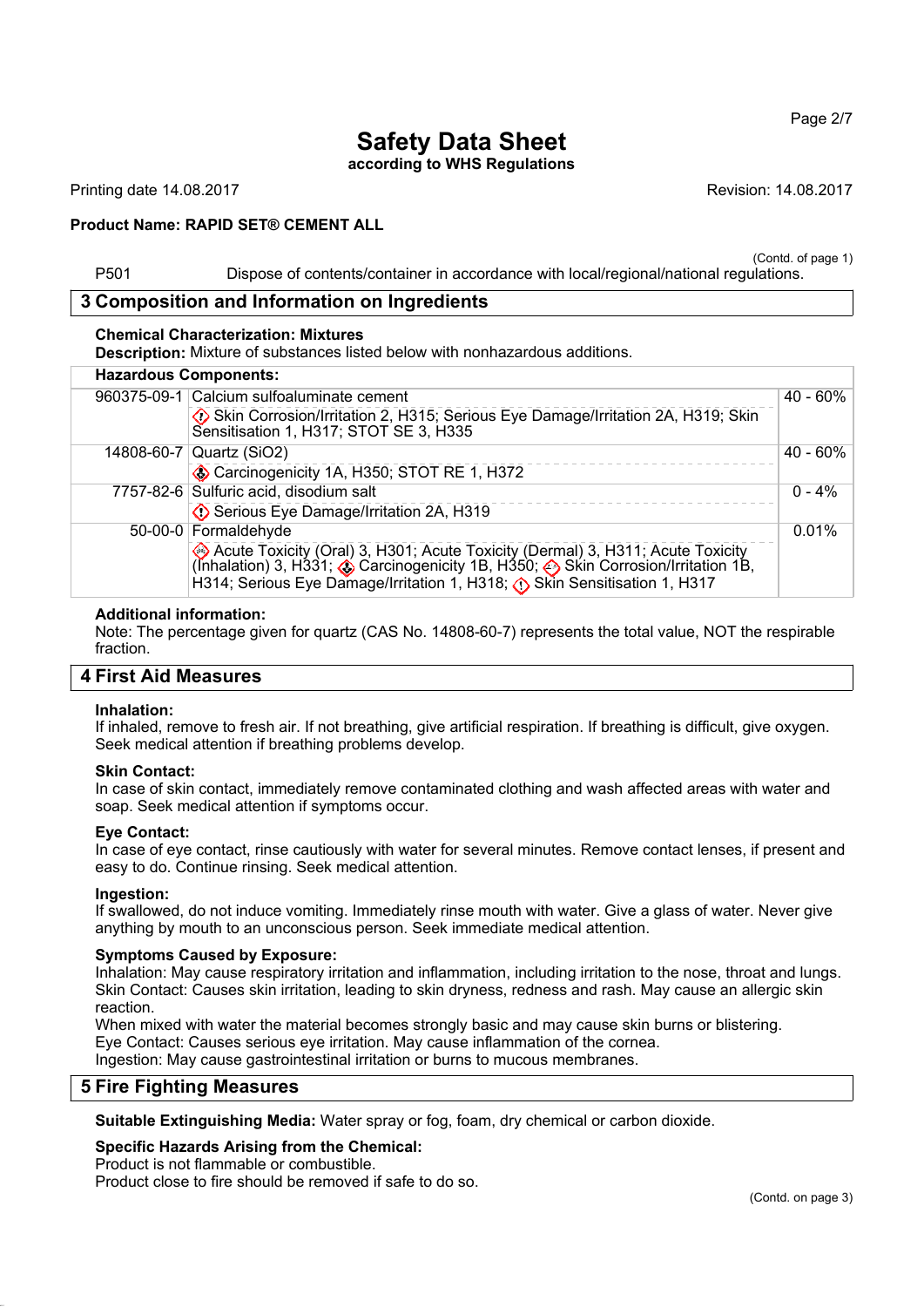**according to WHS Regulations**

Printing date 14.08.2017 **Printing date 14.08.2017** Revision: 14.08.2017

#### **Product Name: RAPID SET® CEMENT ALL**

**Special Protective Equipment and Precautions for Fire Fighters:**

When fighting a major fire wear self-contained breathing apparatus and protective equipment.

#### **6 Accidental Release Measures**

#### **Personal Precautions, Protective Equipment and Emergency Procedures:**

Wear approved dust/particulate filter respirator and full protective clothing. Evacuate all non-essential personnel from affected area. Do not breathe dust. Ensure adequate ventilation. Avoid generating dust.

#### **Environmental Precautions:**

In the event of a major spill, prevent spillage from entering drains or water courses.

#### **Methods and Materials for Containment and Cleaning Up:**

Clean the area using an industrial vacuum cleaner. Wet mopping and wiping is acceptable if vacuuming is not workable. Avoid generating dust. Place into containers for reuse or disposal.

#### **7 Handling and Storage**

#### **Precautions for Safe Handling:**

Use of safe work practices are recommended to avoid eye or skin contact and inhalation of dust. Food, beverages and tobacco products should not be stored or consumed where this material is in use. Always wash hands before smoking, eating, drinking or using the toilet. Wash contaminated clothing and other protective equipment before storage or re-use. Contaminated work clothing must not be allowed out of the workplace. Provide eyewash fountains and safety showers in close proximity to points of potential exposure.

#### **Conditions for Safe Storage:**

Store in a cool, dry and well ventilated area. Keep in original packaging, tightly closed when not in use. Protect from excessive moisture. Keep away from strong oxidising agents, acids, ammonium and salts.

#### **8 Exposure Controls and Personal Protection**

#### **Exposure Standards:**

**14808-60-7 Quartz (SiO2)** WES  $TWA: 0.1$  mg/m<sup>3</sup>

respirable dust

#### **50-00-0 Formaldehyde**

 $WES$  STEL: 2.5 mg/m<sup>3</sup>, 2 ppm TWA:  $1.2 \text{ mg/m}^3$ , 1 ppm Sen

#### **Engineering Controls:**

Maintain air concentration below occupational exposure standards, providing adequate ventilation.

#### **Respiratory Protection:**

Where an inhalation risk exists, wear a Class P1 (particulate) respirator. At high dust levels, wear a powered air purifying respirator (PAPR) with Class P3 (Particulate) filter or an air-line respirator or a full-face Class P3 (particulate) respirator. See Australian/New Zealand Standards AS/NZS 1715 and 1716 for more information.

#### **Skin Protection:**

(Contd. on page 4)

Page 3/7

(Contd. of page 2)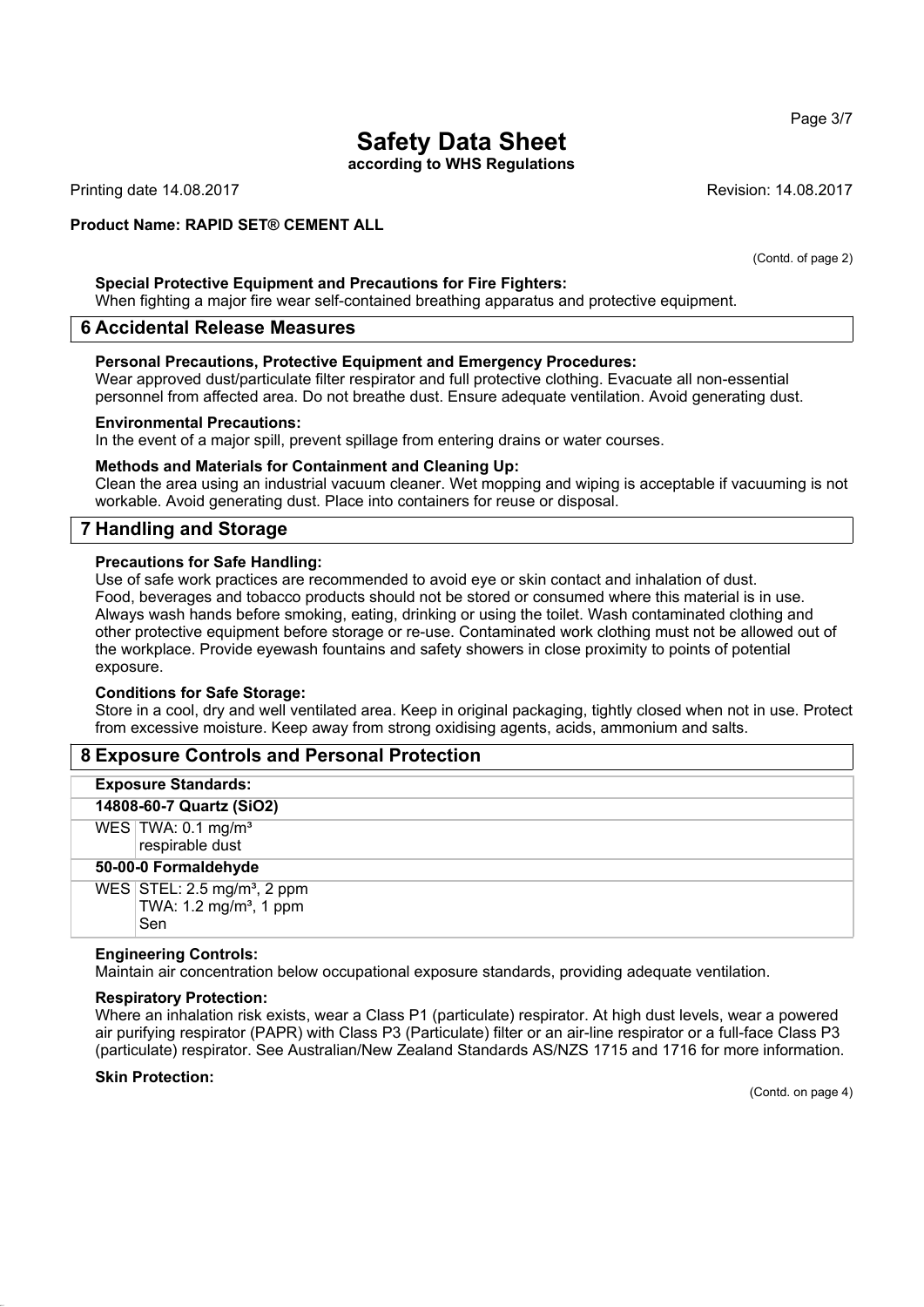Page 4/7

# **Safety Data Sheet**

**according to WHS Regulations**

Printing date 14.08.2017 **Revision: 14.08.2017** Revision: 14.08.2017

#### **Product Name: RAPID SET® CEMENT ALL**

(Contd. of page 3)

Impervious gloves. See Australian/New Zealand Standard AS/NZS 2161 for more information. When selecting hand protection, the product should comply with relevant performance criteria. For example, gloves should meet a suitable level of abrasion resistance to provide protection against hazards of a workplace.

Occupational protective clothing (depending on conditions in which it has to be used, in particular as regards the period for which it is worn, which shall be determined on the basis of the seriousness of the risk, the frequency of exposure to the risk, the characteristics of the workstation of each worker and the performance of the protective clothing). See Australian/New Zealand Standard AS/NZS 4501 for more information.

#### **Eye and Face Protection:**

Eye and face protectors for protection against dust. See Australian/New Zealand Standard AS/NZS 1337 for more information.

#### **9 Physical and Chemical Properties**

| <b>Appearance:</b>                                                |                                               |
|-------------------------------------------------------------------|-----------------------------------------------|
| Form:                                                             | Powder - may contain sand and rock particles. |
| Colour:                                                           | Beige                                         |
| Odour:                                                            | <b>Odourless</b>                              |
| <b>Odour Threshold:</b>                                           | No information available                      |
| pH-Value:                                                         | No information available                      |
| <b>Melting point/freezing point:</b>                              | >1482 °C                                      |
| <b>Initial Boiling Point/Boiling Range:</b>                       | >1482 °C                                      |
| <b>Flash Point:</b>                                               | Not applicable                                |
| <b>Flammability:</b>                                              | Product is not flammable.                     |
| <b>Auto-ignition Temperature:</b>                                 | Not applicable                                |
| <b>Decomposition Temperature:</b>                                 | No information available                      |
| <b>Explosion Limits:</b>                                          |                                               |
| Lower:                                                            | Not applicable                                |
| Upper:                                                            | Not applicable                                |
| <b>Vapour Pressure:</b>                                           | Not applicable                                |
| <b>Relative Density:</b>                                          | $2.7 - 3.1$                                   |
| <b>Vapour Density:</b>                                            | Not applicable                                |
| <b>Evaporation Rate:</b>                                          | Not applicable                                |
| <b>Solubility in Water:</b>                                       | Slight                                        |
| Partition Coefficient (n-octanol/water): No information available |                                               |
| <b>Viscosity:</b>                                                 | No information available                      |
|                                                                   |                                               |

### **10 Stability and Reactivity**

#### **Possibility of Hazardous Reactions:**

Hazardous polymerisation will not occur.

When mixed with water the material becomes strongly basic.

**Chemical Stability:** Stable at ambient temperature and under normal conditions of use.

**Conditions to Avoid:** Excessive moisture.

**Incompatible Materials:** Strong oxidising agents, acids, ammonium and salts.

#### **Hazardous Decomposition Products:**

When mixed with hydrofluoric acid this product may generate a corrosive gas.

(Contd. on page 5)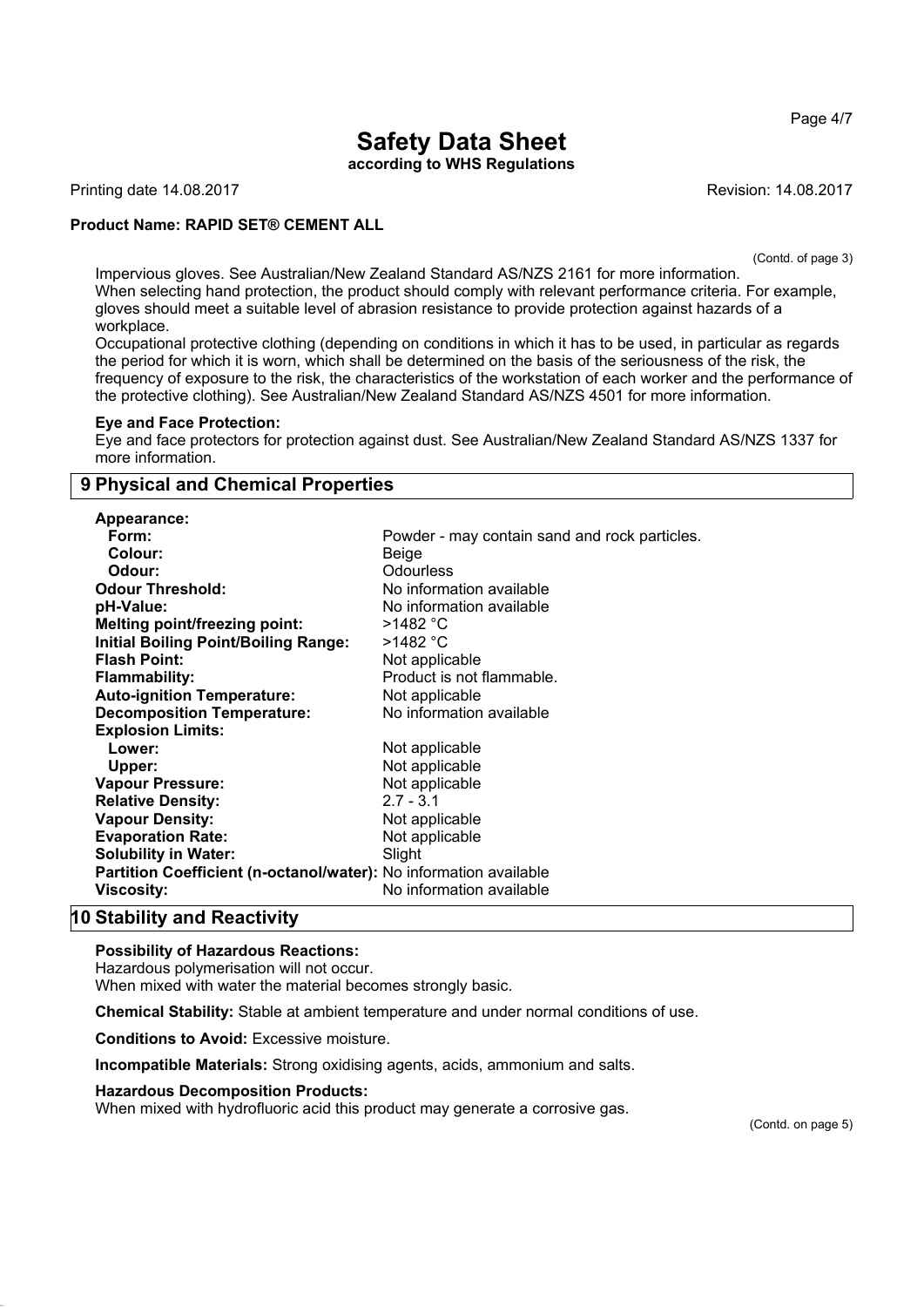**according to WHS Regulations**

Printing date 14.08.2017 **Printing date 14.08.2017** 

#### **Product Name: RAPID SET® CEMENT ALL**

(Contd. of page 4)

#### **11 Toxicological Information**

#### **Toxicity:**

| LD <sub>50</sub> /LC <sub>50</sub> Values Relevant for Classification: |
|------------------------------------------------------------------------|
| 14808-60-7 Quartz (SiO2)                                               |
| Oral $LD_{50}$ 500 mg/kg (rat)                                         |
| 7757-82-6 Sulfuric acid, disodium salt                                 |
| Oral $ LD_{50} $ 5989 mg/kg (mouse)                                    |
| 50-00-0 Formaldehyde                                                   |
| Oral $ LD_{50}  > 200$ mg/kg (rat)                                     |
|                                                                        |

#### **Acute Health Effects**

**Inhalation:** May cause respiratory irritation and inflammation, including irritation to the nose, throat and lungs. **Skin:**

Causes skin irritation, leading to skin dryness, redness and rash. May cause an allergic skin reaction. When mixed with water the material becomes strongly basic and may cause skin burns or blistering. **Eye:** Causes serious eye irritation. May cause inflammation of the cornea.

**Ingestion:** May cause gastrointestinal irritation or burns to mucous membranes.

**Skin Corrosion / Irritation:** Causes skin irritation.

**Serious Eye Damage / Irritation:** Causes serious eye irritation.

**Respiratory or Skin Sensitisation:** May cause an allergic skin reaction.

**Germ Cell Mutagenicity:** Based on classification principles, the classification criteria are not met.

#### **Carcinogenicity:**

Silica dust, crystalline, in the form of quartz or cristobalite and formaldehyde are classified by IARC as Group 1 - Carcinogenic to humans.

**Reproductive Toxicity:** Based on classification principles, the classification criteria are not met.

#### **Specific Target Organ Toxicity (STOT) - Single Exposure:**

Based on classification principles, the classification criteria are not met.

#### **Specific Target Organ Toxicity (STOT) - Repeated Exposure:**

Based on classification principles, the classification criteria are not met.

**Aspiration Hazard:** Based on classification principles, the classification criteria are not met.

#### **Chronic Health Effects:**

Repeated or prolonged skin exposure may cause allergic dermatitis.

The prolonged and repeated exposure (by inhalation) to respirable (crystalline) silica can cause silicosis, a debilitating lung disease. The crystalline silica dust is practically insoluble in body fluids and can be deposited in lungs. Cigarette smoking can reduce the clearance of crystalline silica. The data indicates that the relative lung cancer risk is increased for people with silicosis.

**Existing Conditions Aggravated by Exposure:** No information available

**Additional toxicological information:** No information available

#### **12 Ecological Information**

#### **Ecotoxicity:**

When mixed with water the material becomes strongly basic. Environmental contamination may cause serious damage.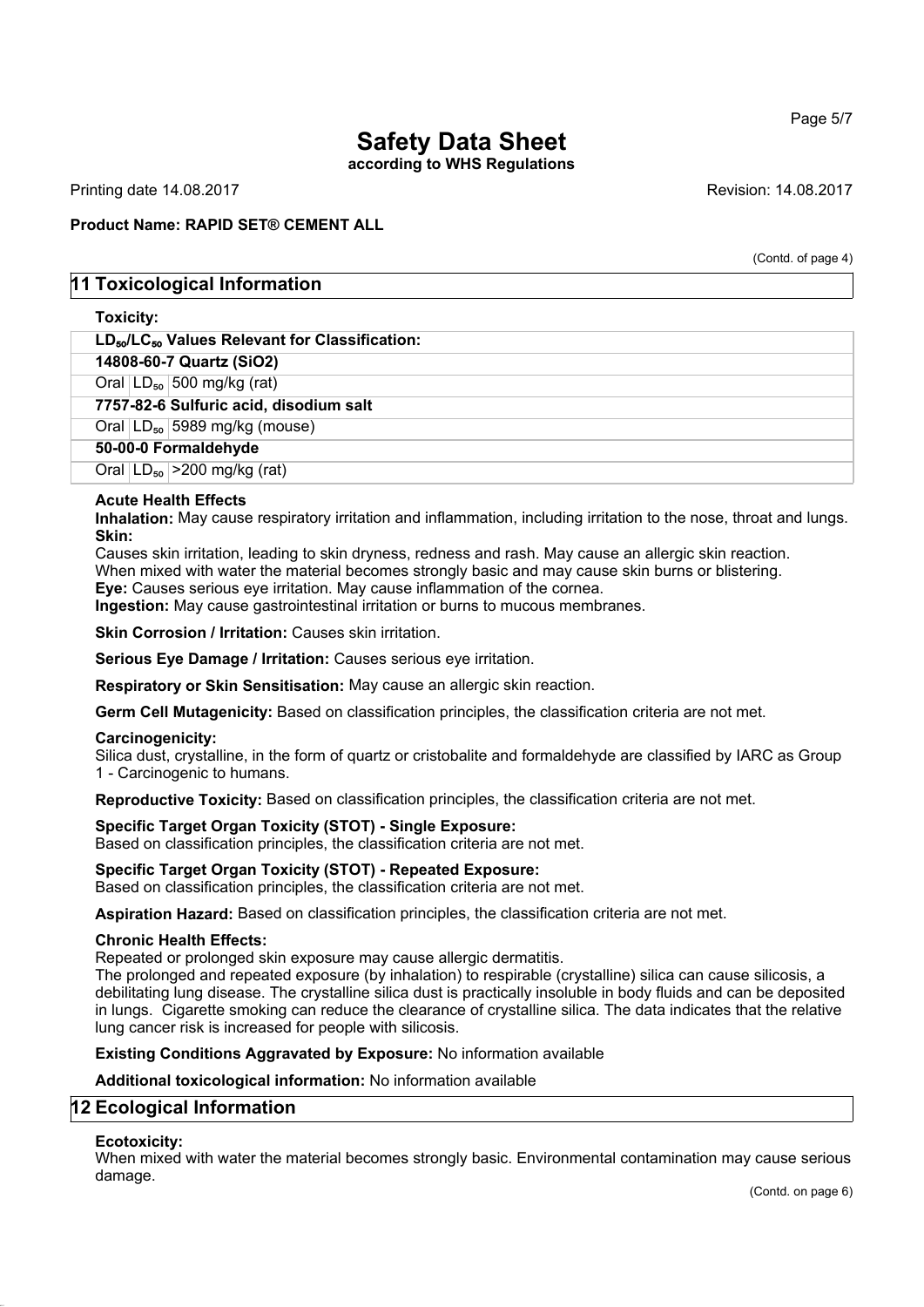#### Page 6/7

# **Safety Data Sheet**

**according to WHS Regulations**

Printing date 14.08.2017 **Printing date 14.08.2017** Revision: 14.08.2017

(Contd. of page 5)

#### **Product Name: RAPID SET® CEMENT ALL**

#### **Aquatic toxicity:**

 $EC_{50}$  180 mg/kg (pseudomonas putida)  $LC_{50}$  > 56 mg/l (leuciscus idus)

**Persistence and Degradability:** No further relevant information available.

**Bioaccumulative Potential:** No further relevant information available.

**Mobility in Soil:** No further relevant information available. **Other adverse effects:** No further relevant information available.

#### **13 Disposal Considerations**

**Disposal Methods and Containers:** Dispose according to applicable local and state government regulations.

**Special Precautions for Landfill or Incineration:** Please consult your state Land Waste Management Authority for more information.

#### **14 Transport Information**

**UN Number** Not regulated

**Proper Shipping Name** Not regulated

**Dangerous Goods Class** Not regulated

**Packing Group:** Not regulated

#### **15 Regulatory Information**

**Australian Inventory of Chemical Substances:**

14808-60-7 Quartz (SiO2)

7757-82-6 Sulfuric acid, disodium salt

50-00-0 Formaldehyde

**Standard for the Uniform Scheduling of Drugs and Poisons (SUSMP) - Poison Schedule:** Not Scheduled.

#### **16 Other Information**

#### **Date of Preparation or Last Revision:** 14.08.2017

**Prepared by: MSDS.COM.AU Pty Ltd www.msds.com.au** 

#### **Abbreviations and acronyms:**

GHS: Globally Harmonised System of Classification and Labelling of Chemicals CAS: Chemical Abstracts Service (division of the American Chemical Society) LC<sub>50</sub>: Lethal concentration, 50 percent LD<sub>50</sub>: Lethal dose, 50 percent IARC: International Agency for Research on Cancer STEL: Short Term Exposure Limit TWA: Time Weighted Average NES: National Exposure Standard (Safe Work Australia - Workplace Exposure Standards For Airborne Contaminants) Acute Toxicity (Oral) 3: Acute toxicity – Category 3 Skin Corrosion/Irritation 1B: Skin corrosion/irritation – Category 1B Skin Corrosion/Irritation 2: Skin corrosion/irritation – Category 2 Serious Eye Damage/Irritation 1: Serious eye damage/eye irritation – Category 1 Serious Eye Damage/Irritation 2A: Serious eye damage/eye irritation - Category 2A Skin Sensitisation 1: Skin sensitisation, Hazard Category 1 Carcinogenicity 1A: Carcinogenicity – Category 1A Carcinogenicity 1B: Carcinogenicity – Category 1B STOT SE 3: Specific target organ toxicity (single exposure) – Category 3